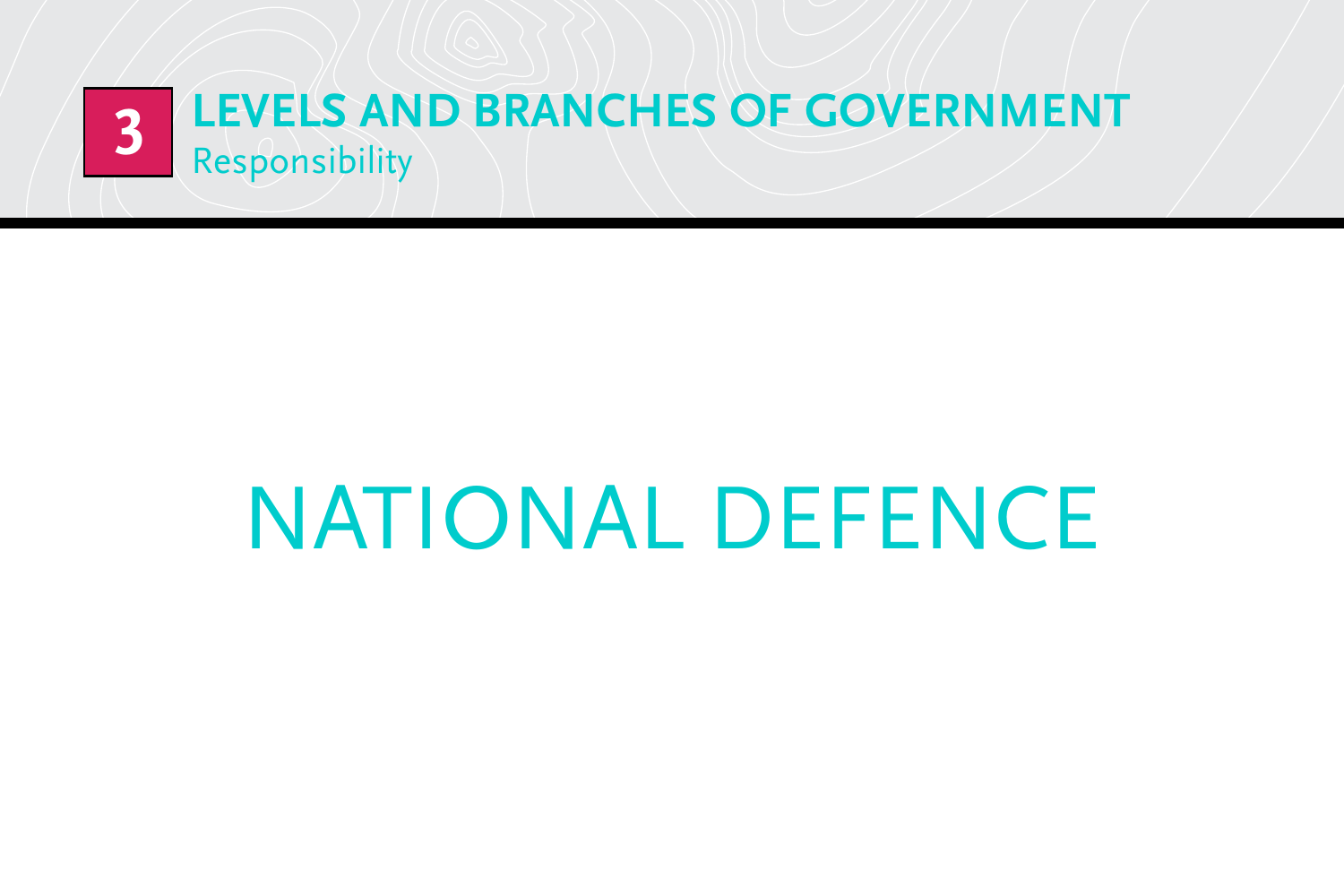

## foreign affairs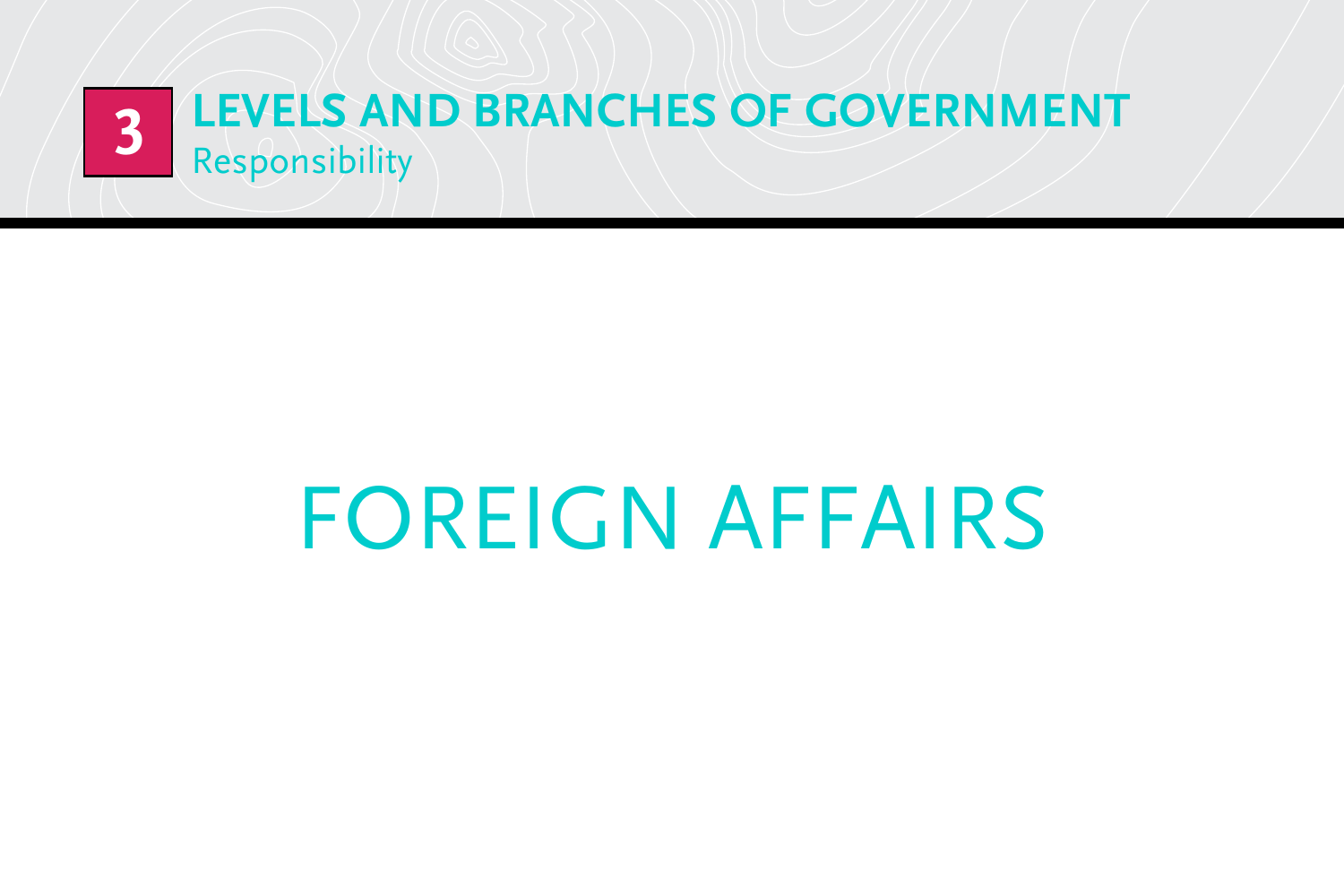

**MONEY**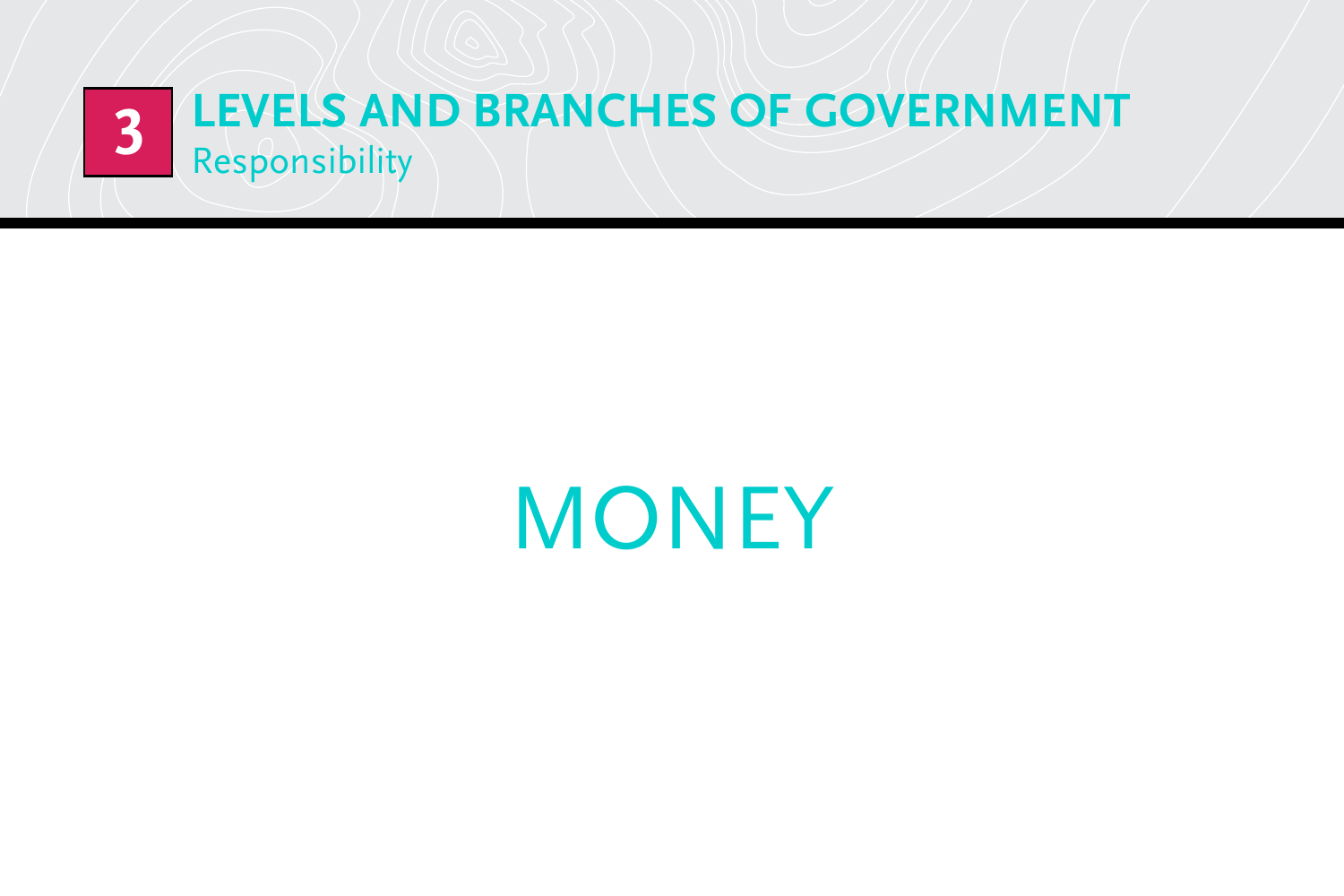

### **BANKING**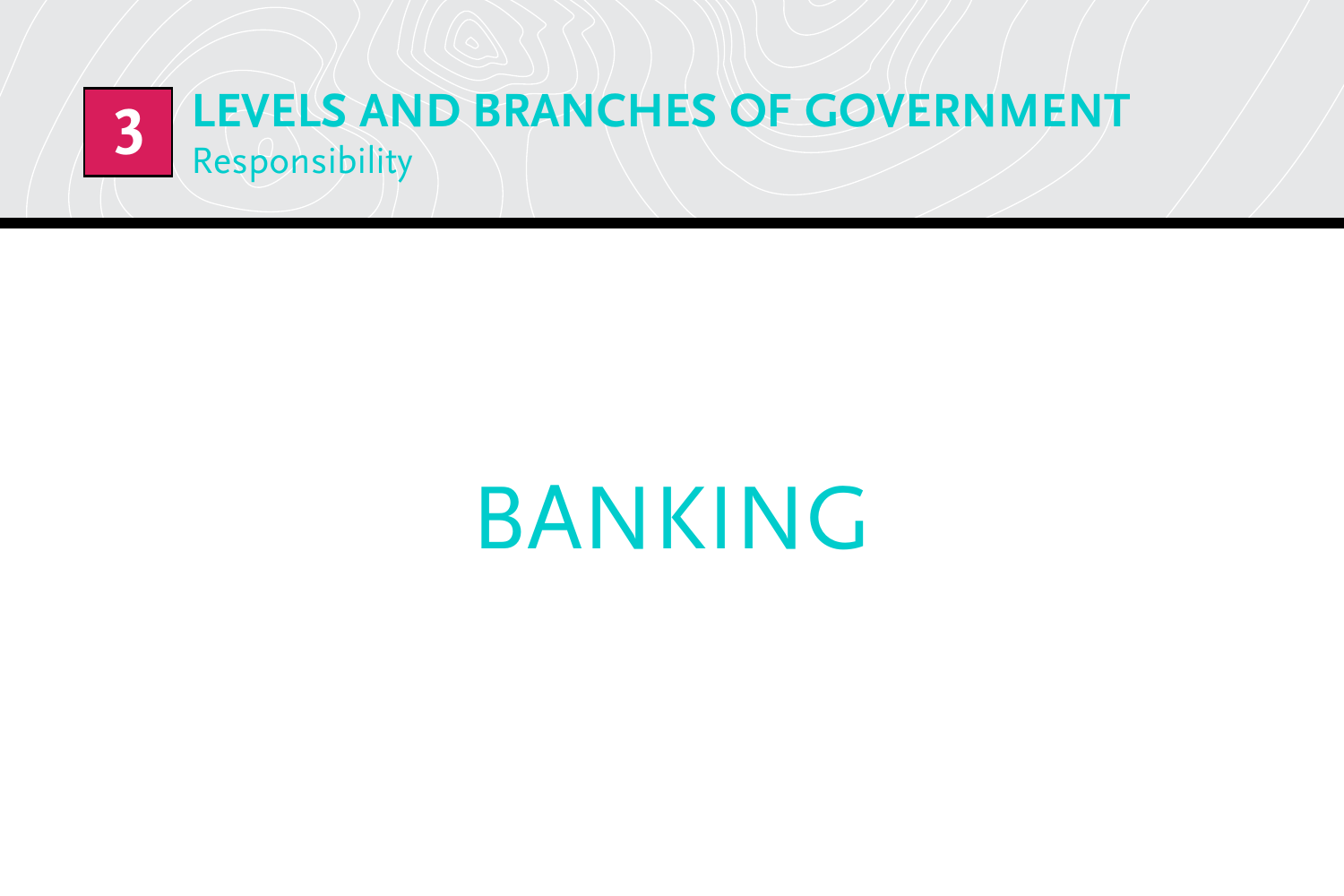

### federal taxes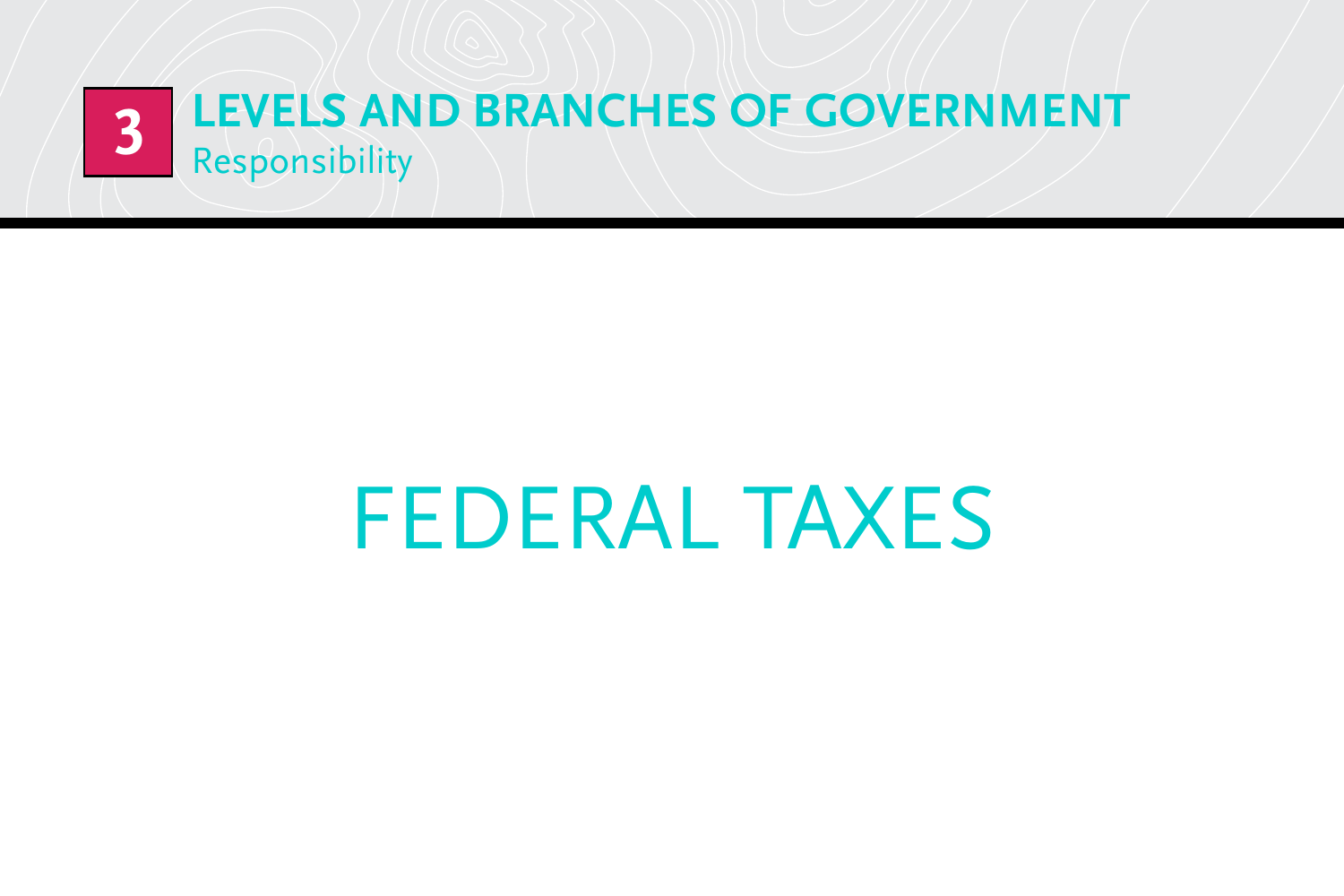

**MAIL**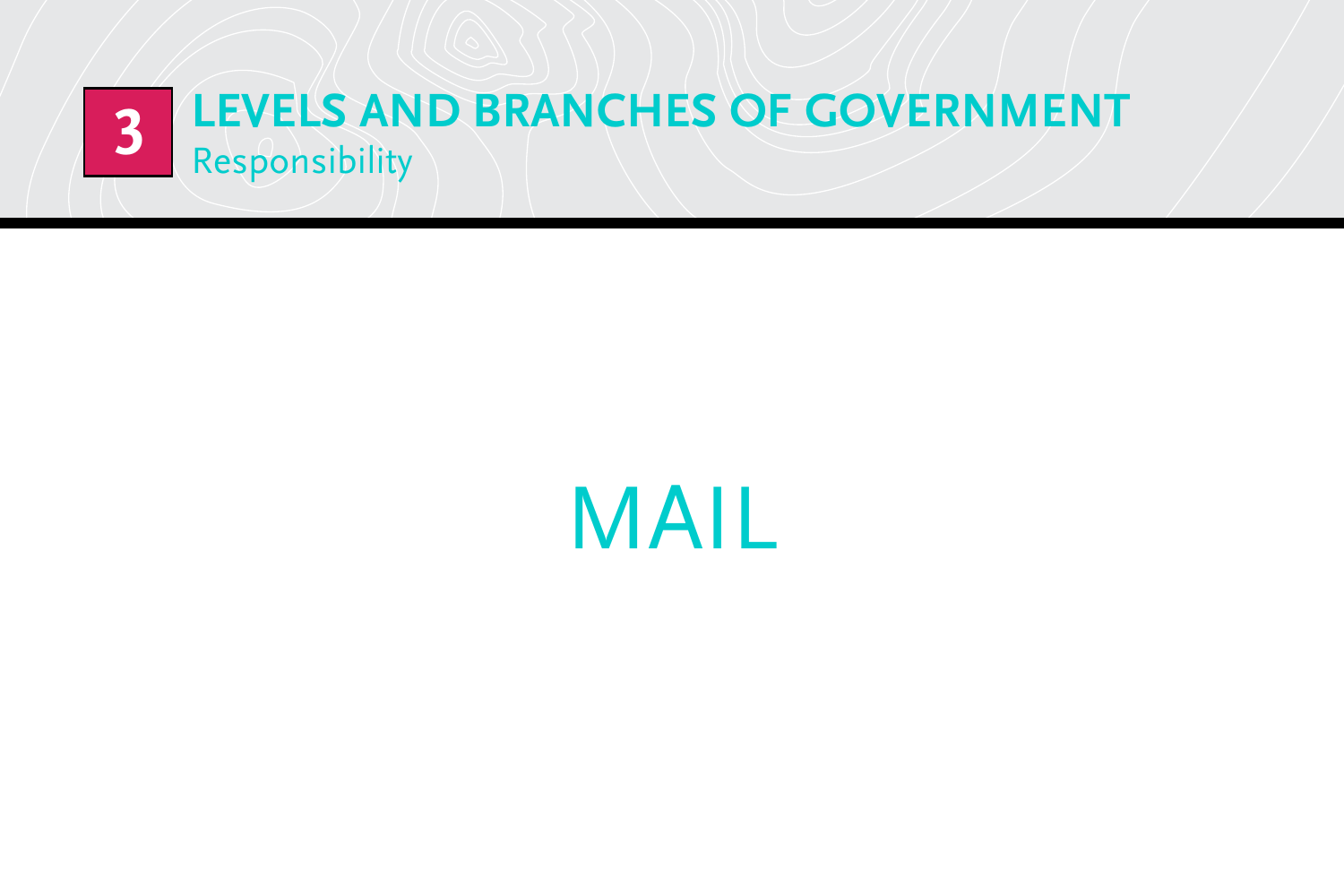

## **SHIPPING**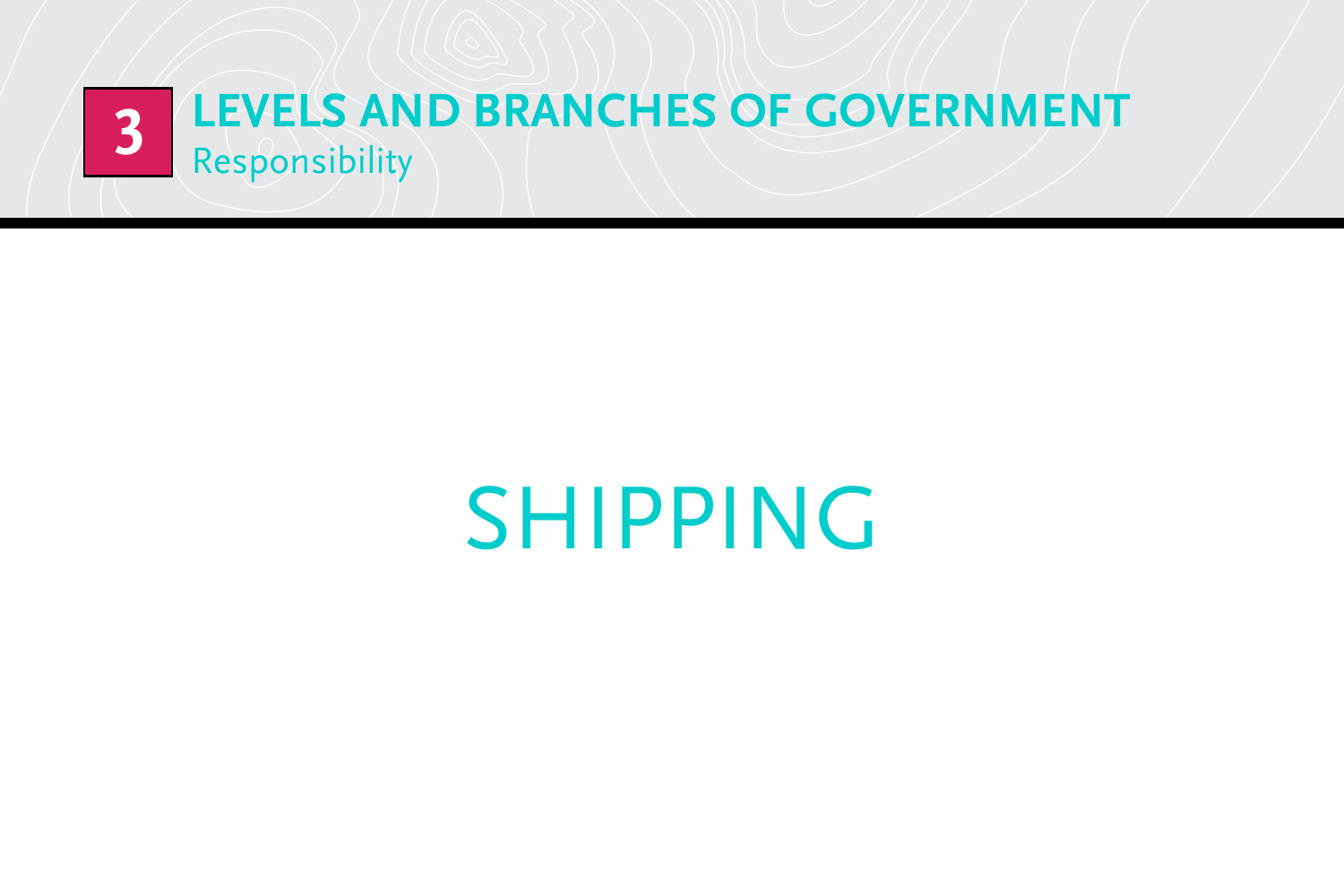

### **RAILWAYS**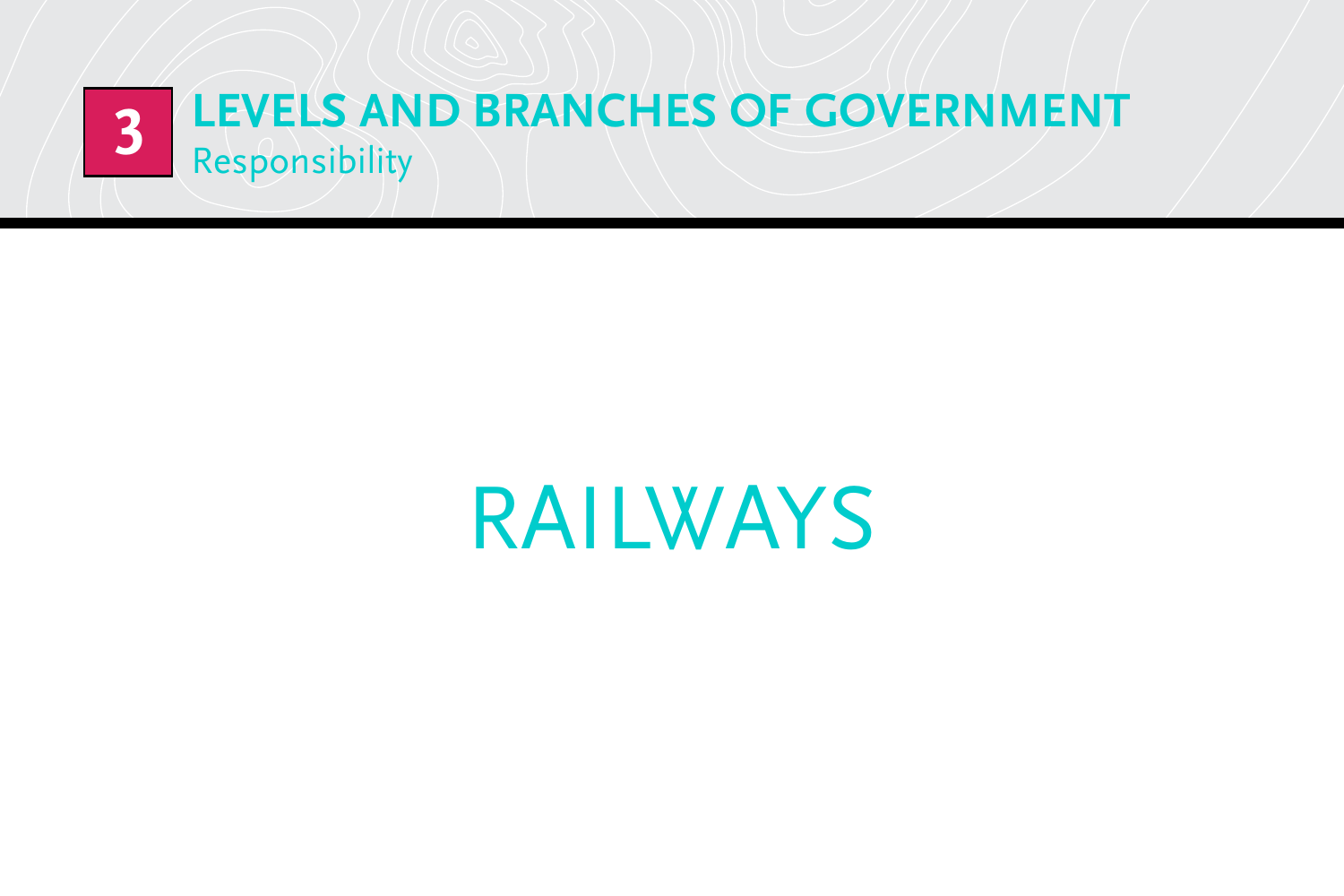

# broadcast and **TELECOMMUNICATIONS REGULATION**

(TV and radio licences, regulation of telephone companies, etc.)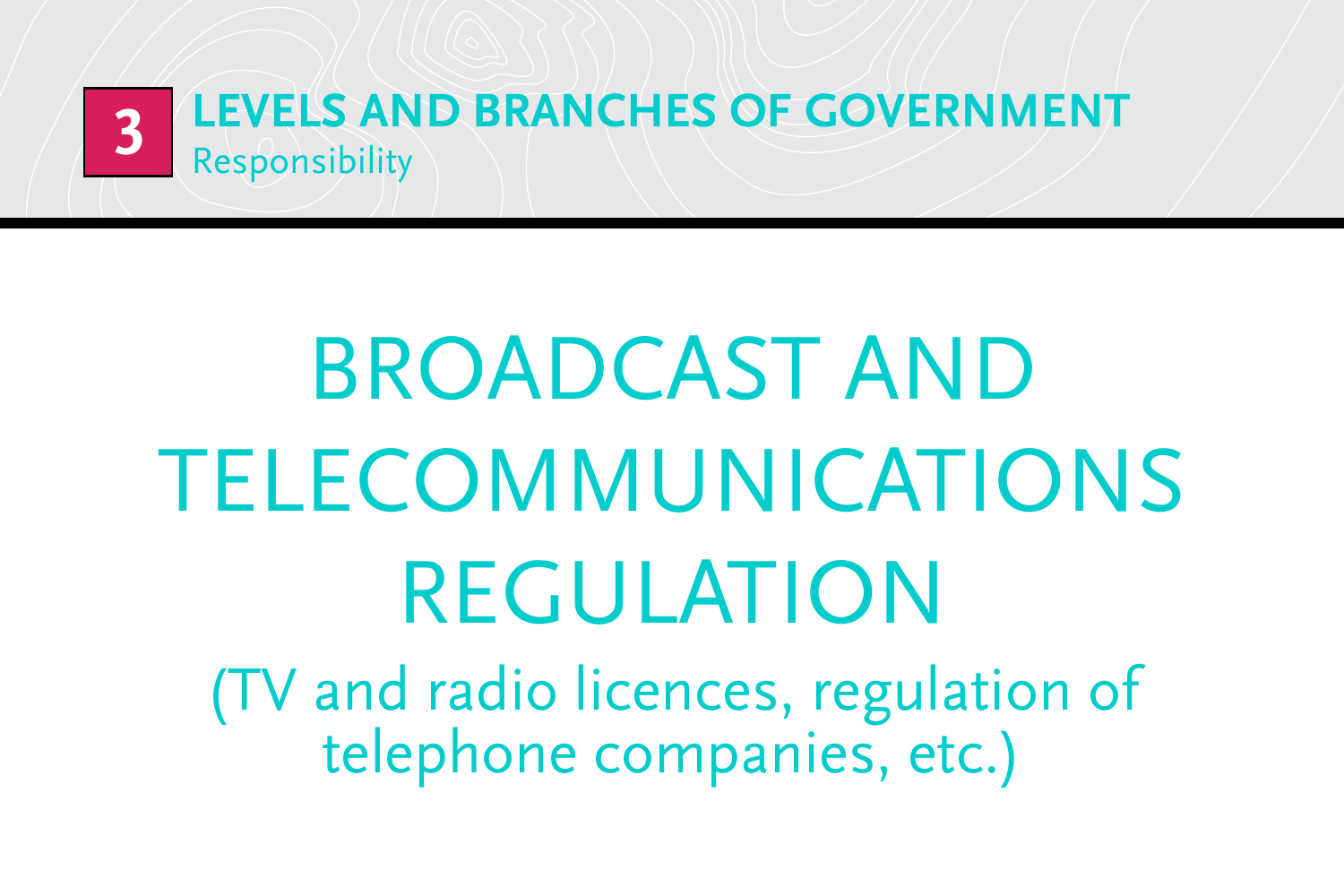

### pipelines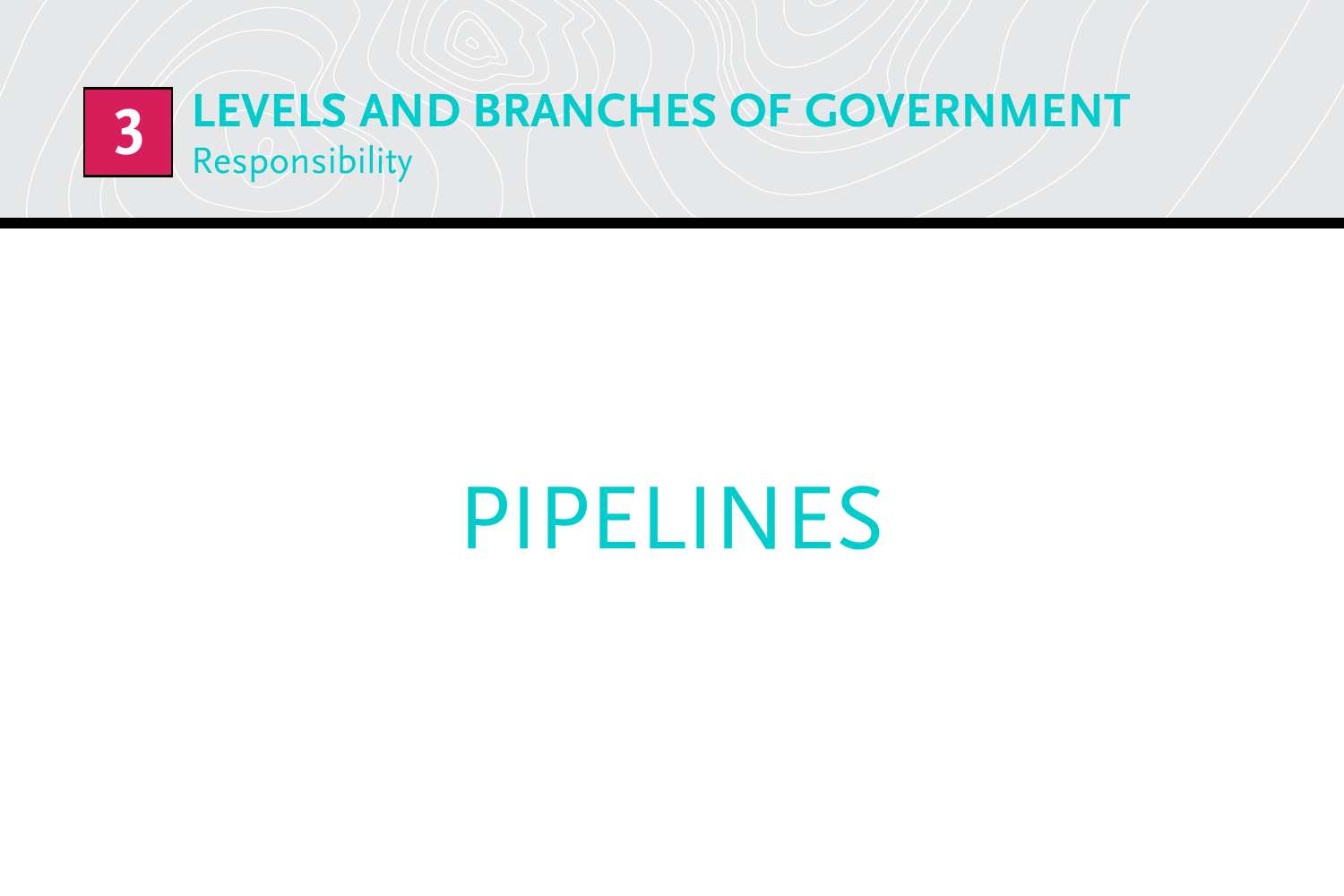

# Indigenous lands and rights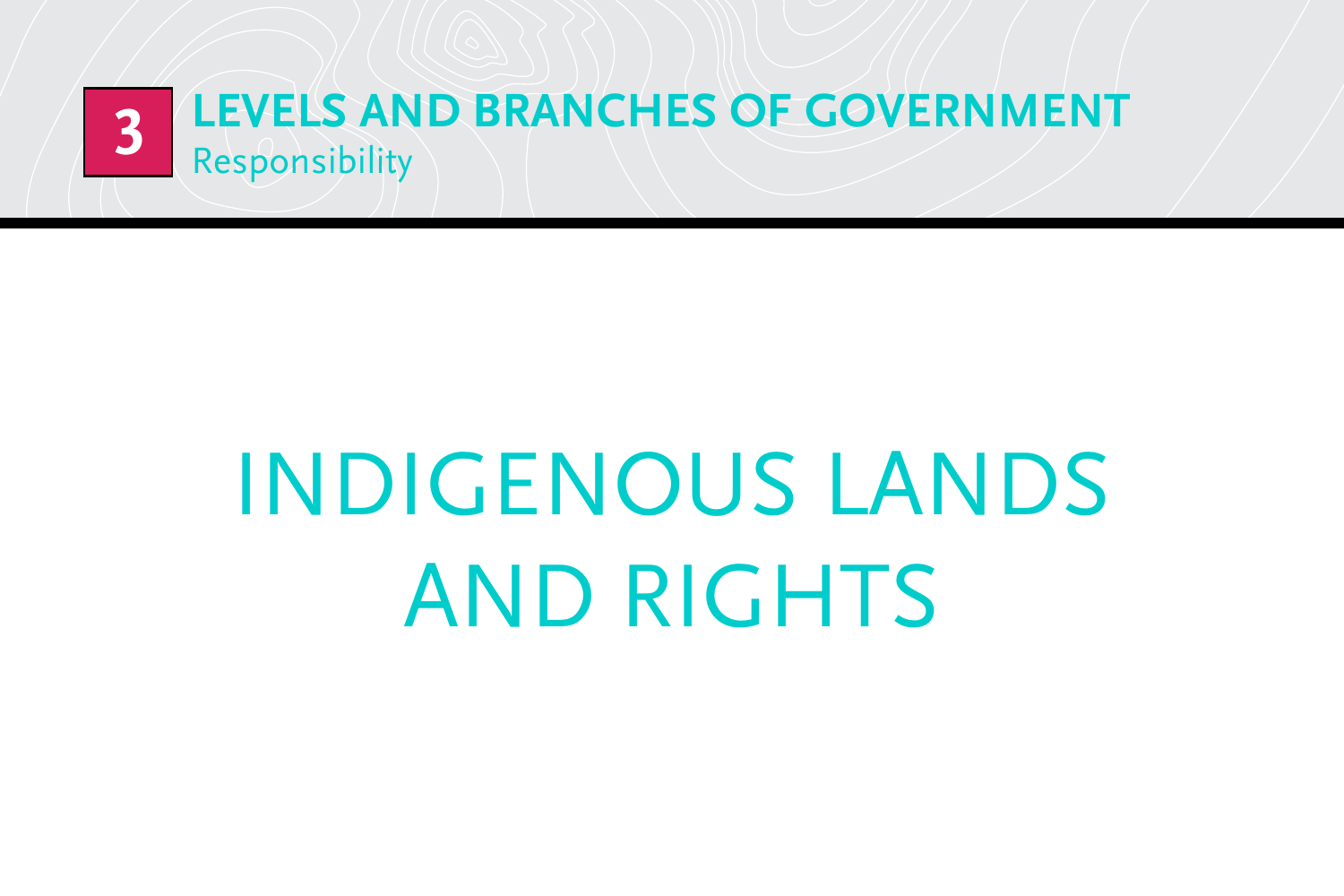

### criminal law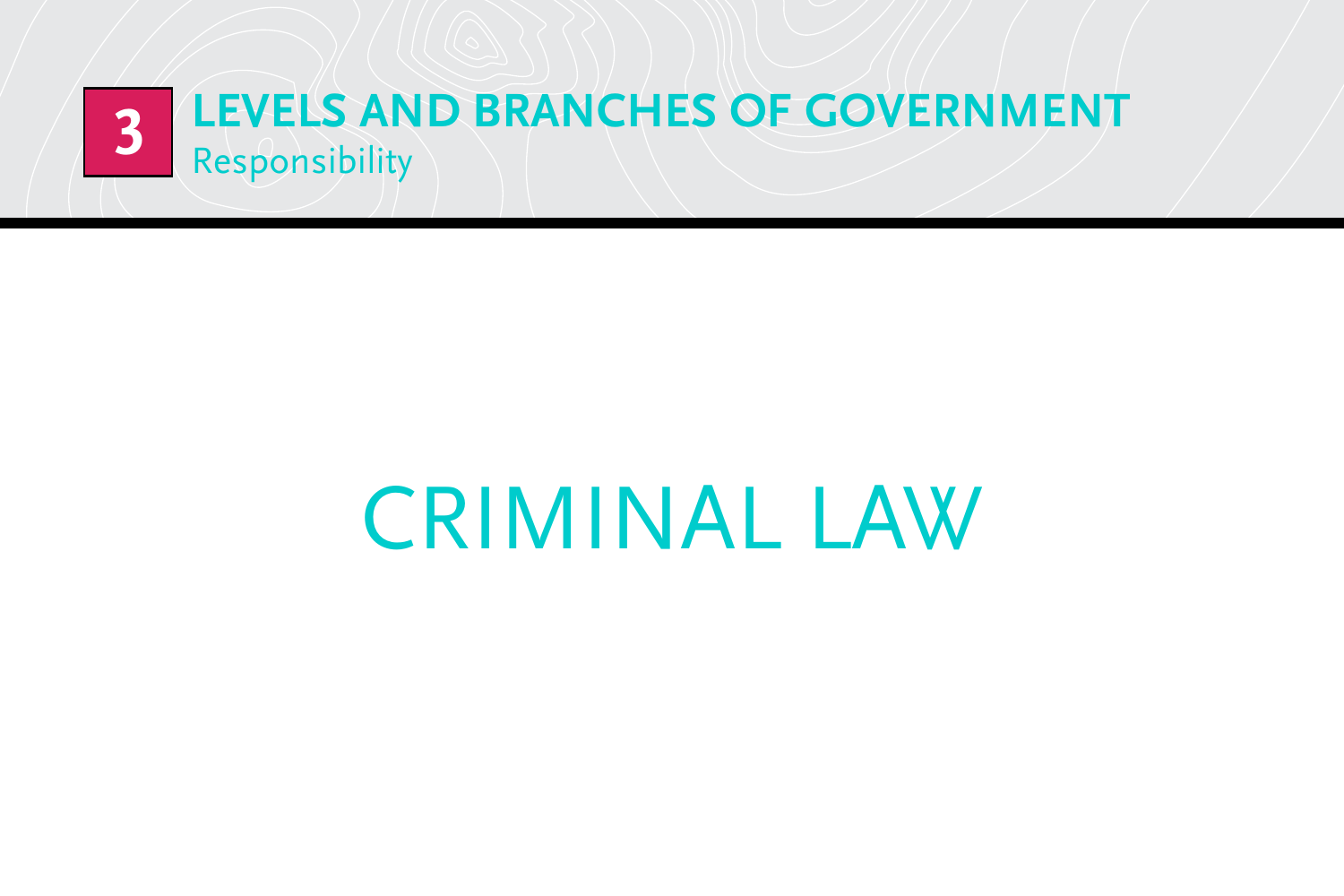

# provincial taxes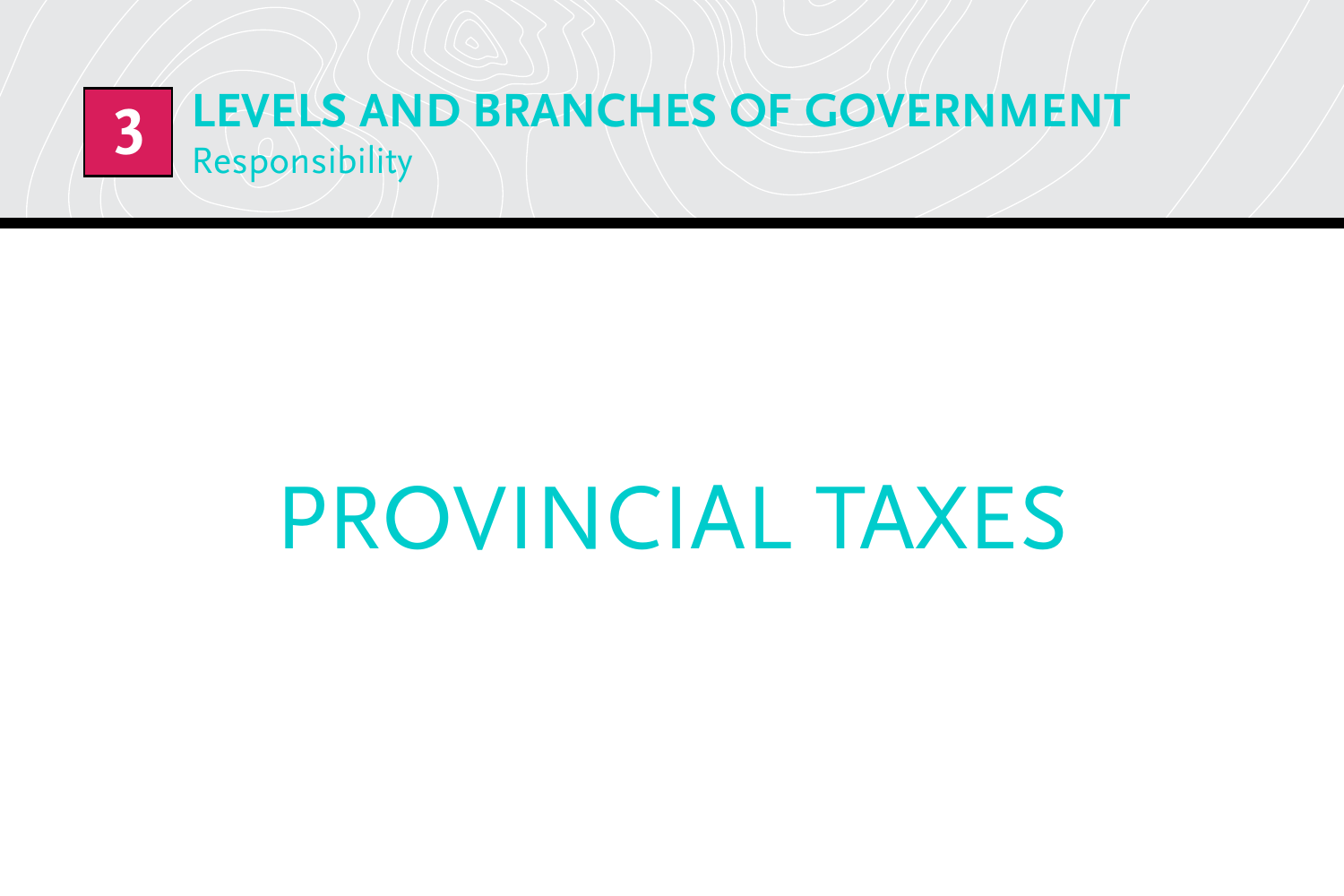

# marriage licenses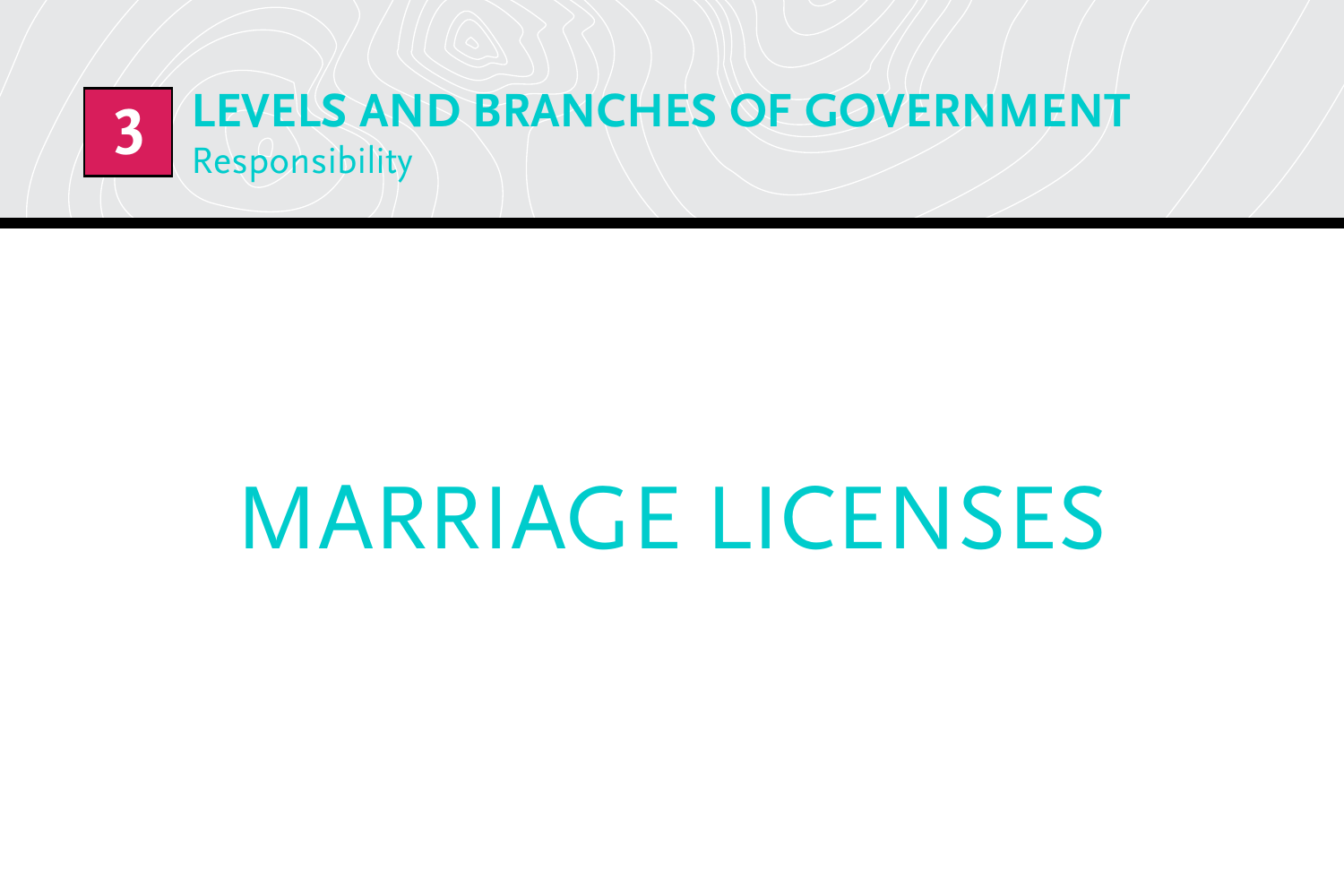

# **AGE OF MAJORITY**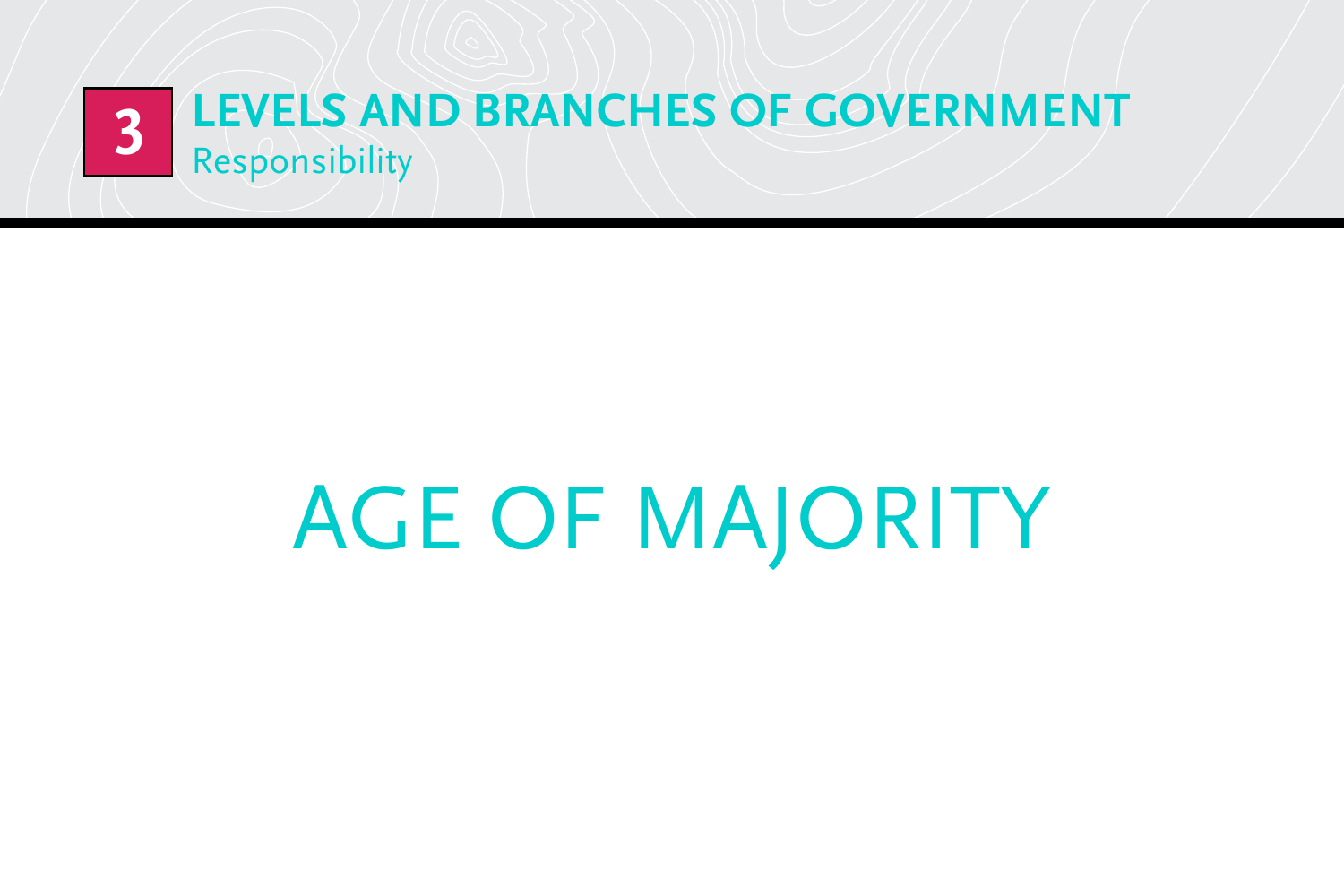

## **EDUCATION**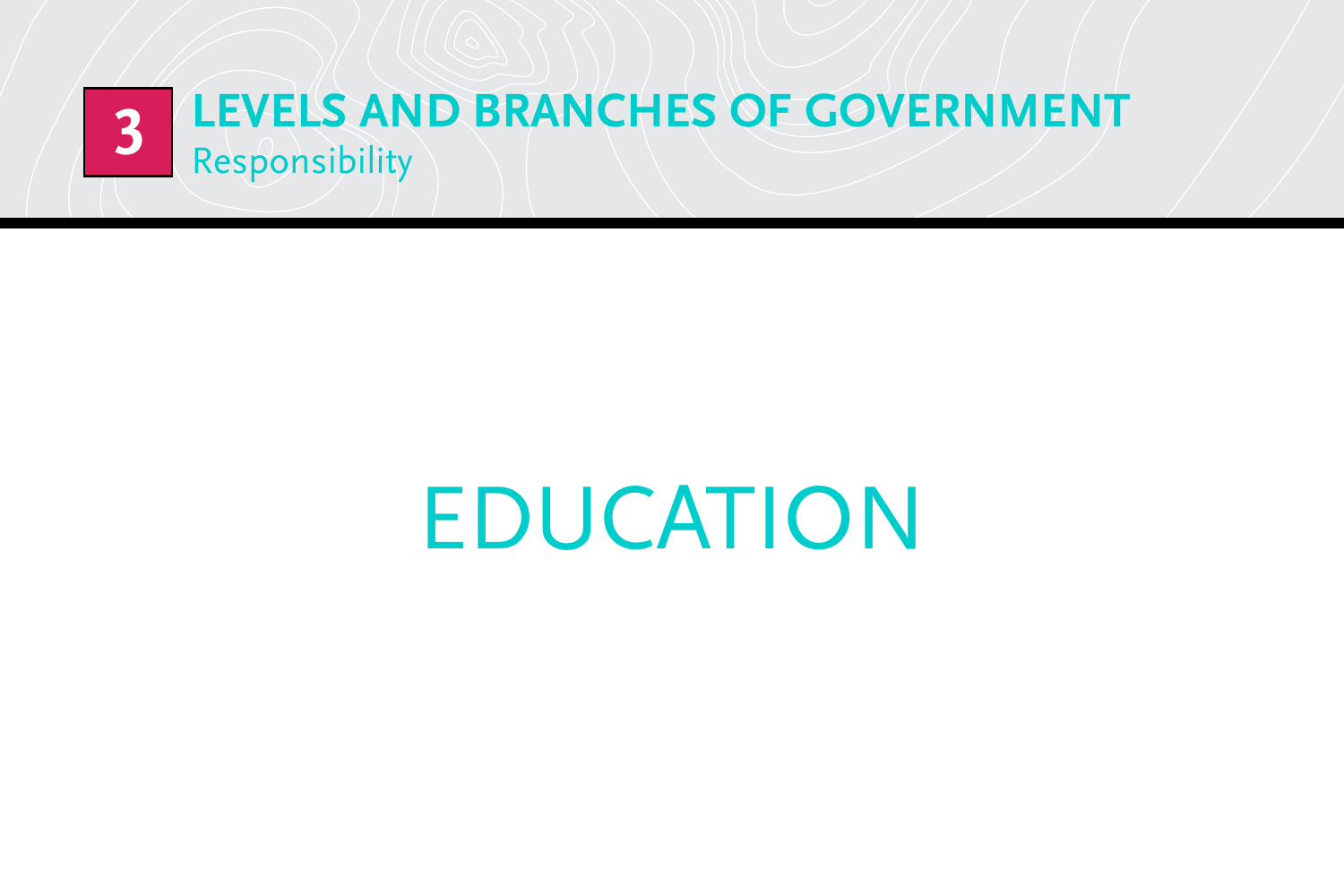

## health care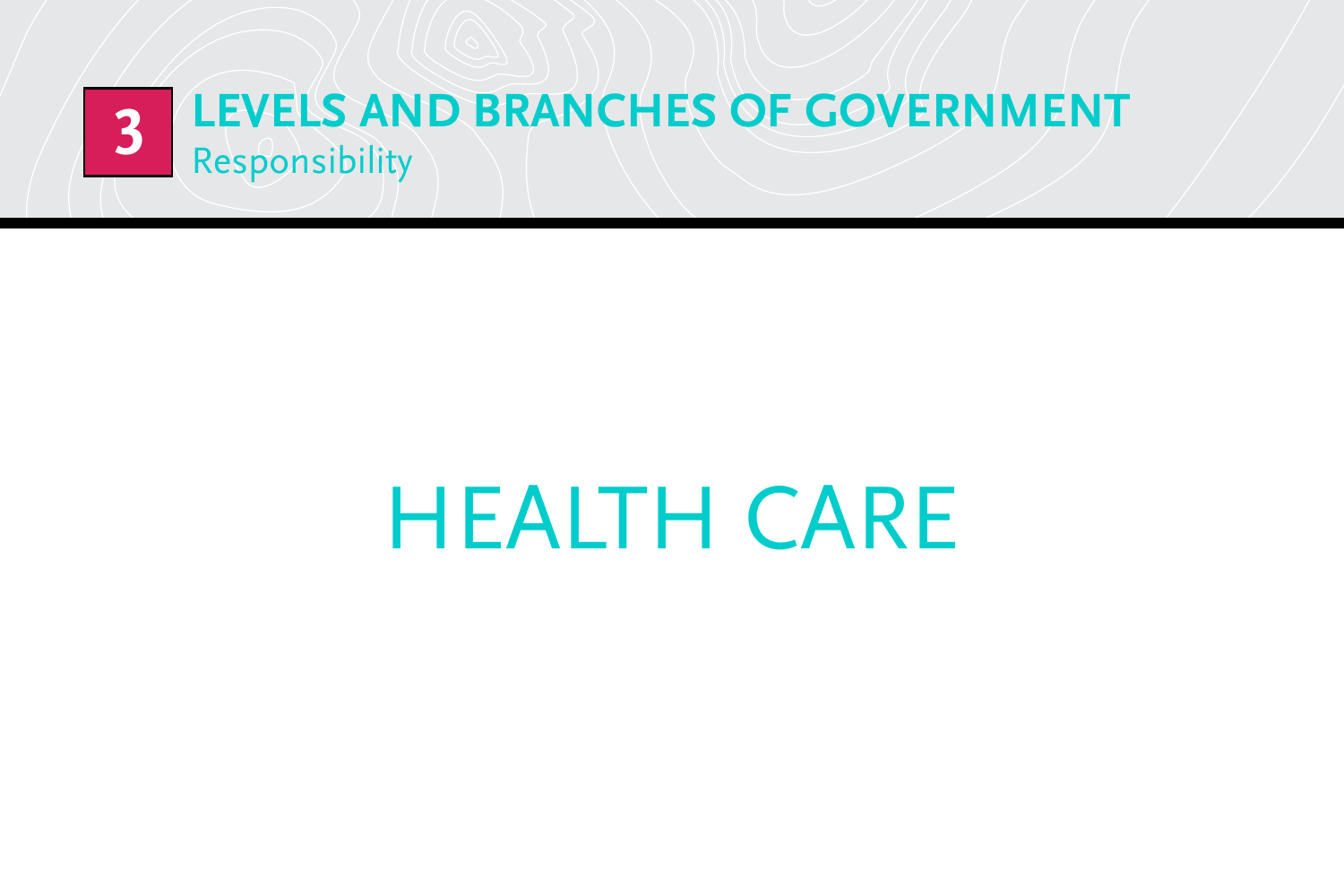

# road regulations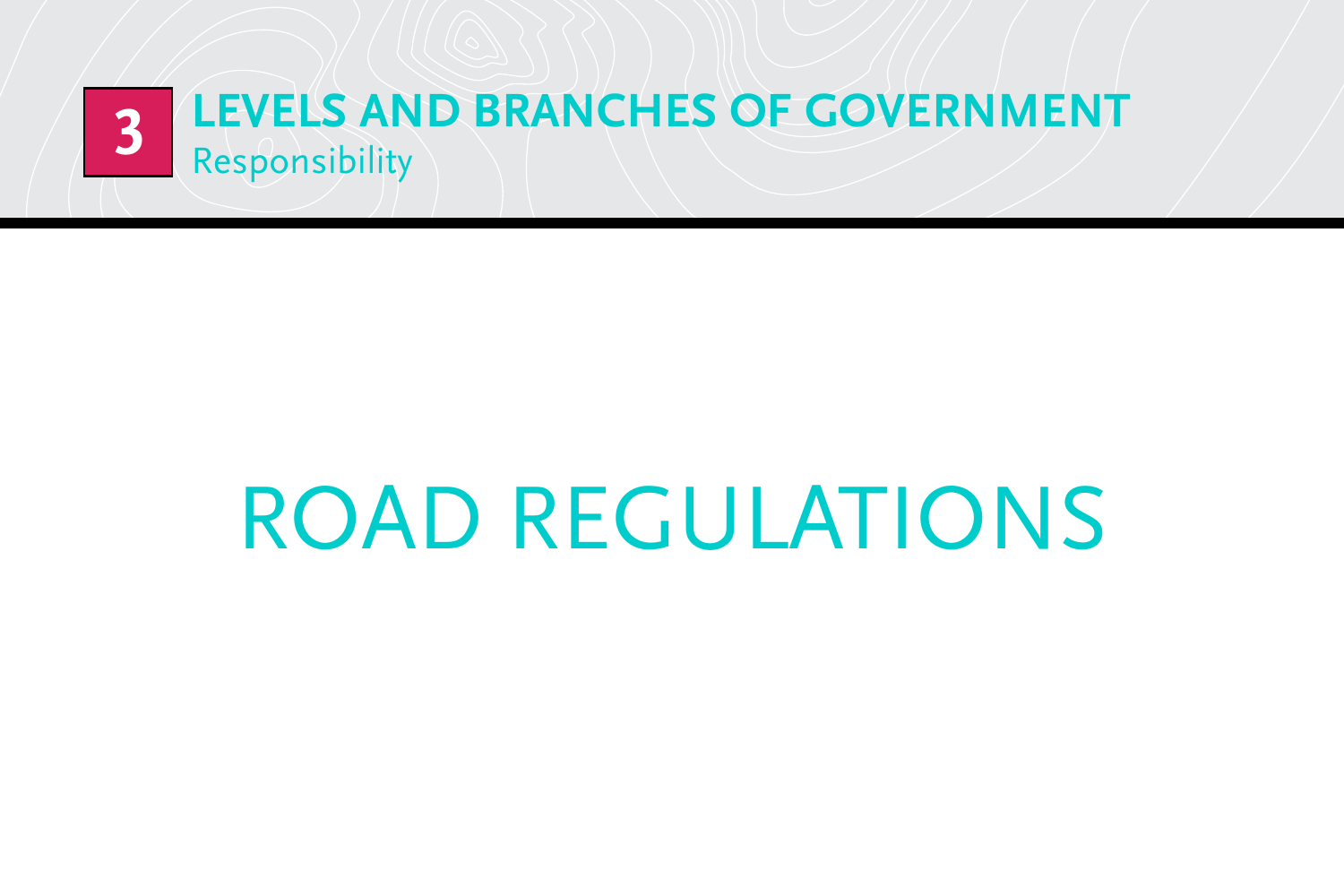

# dog licences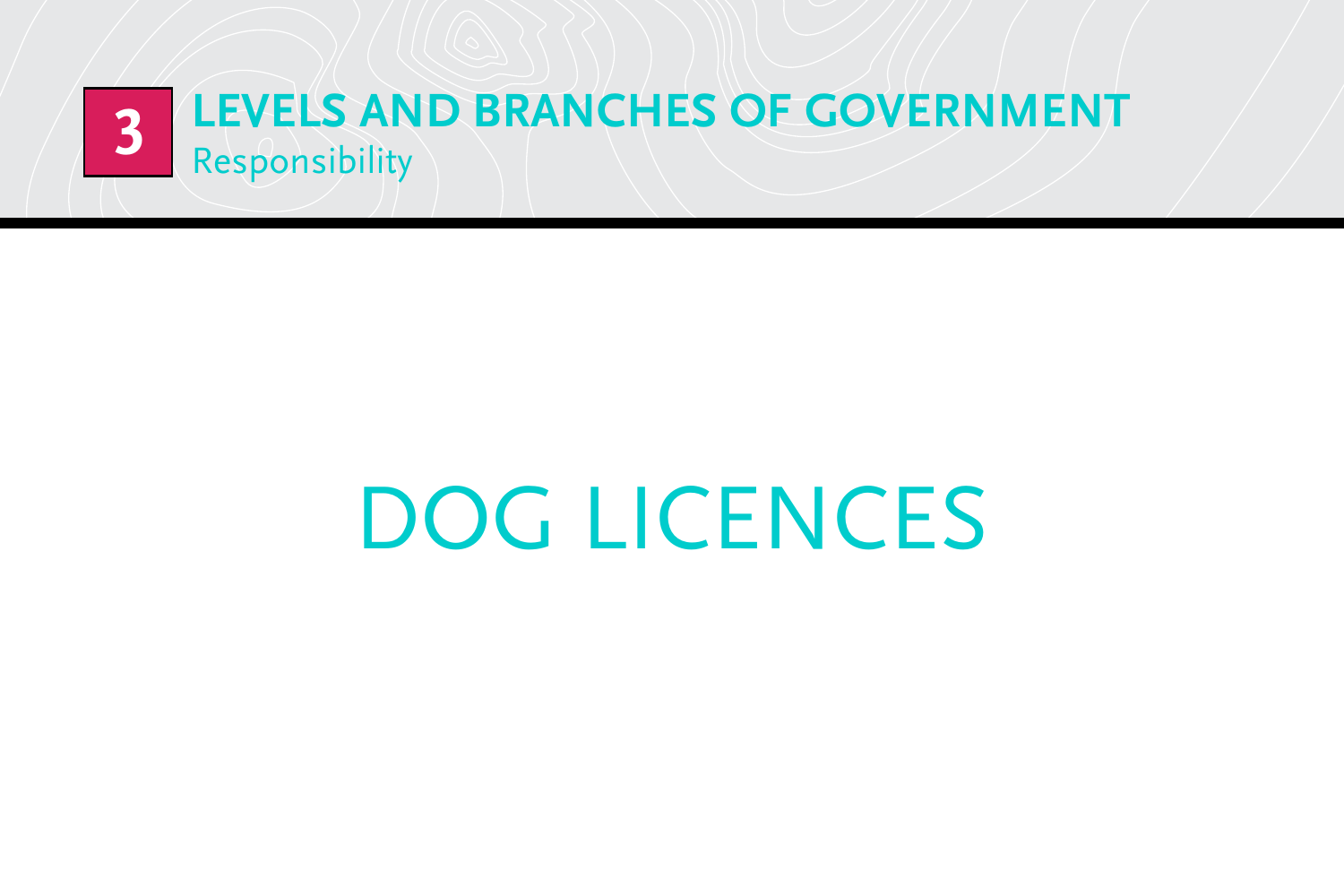

# **CEMETERIES**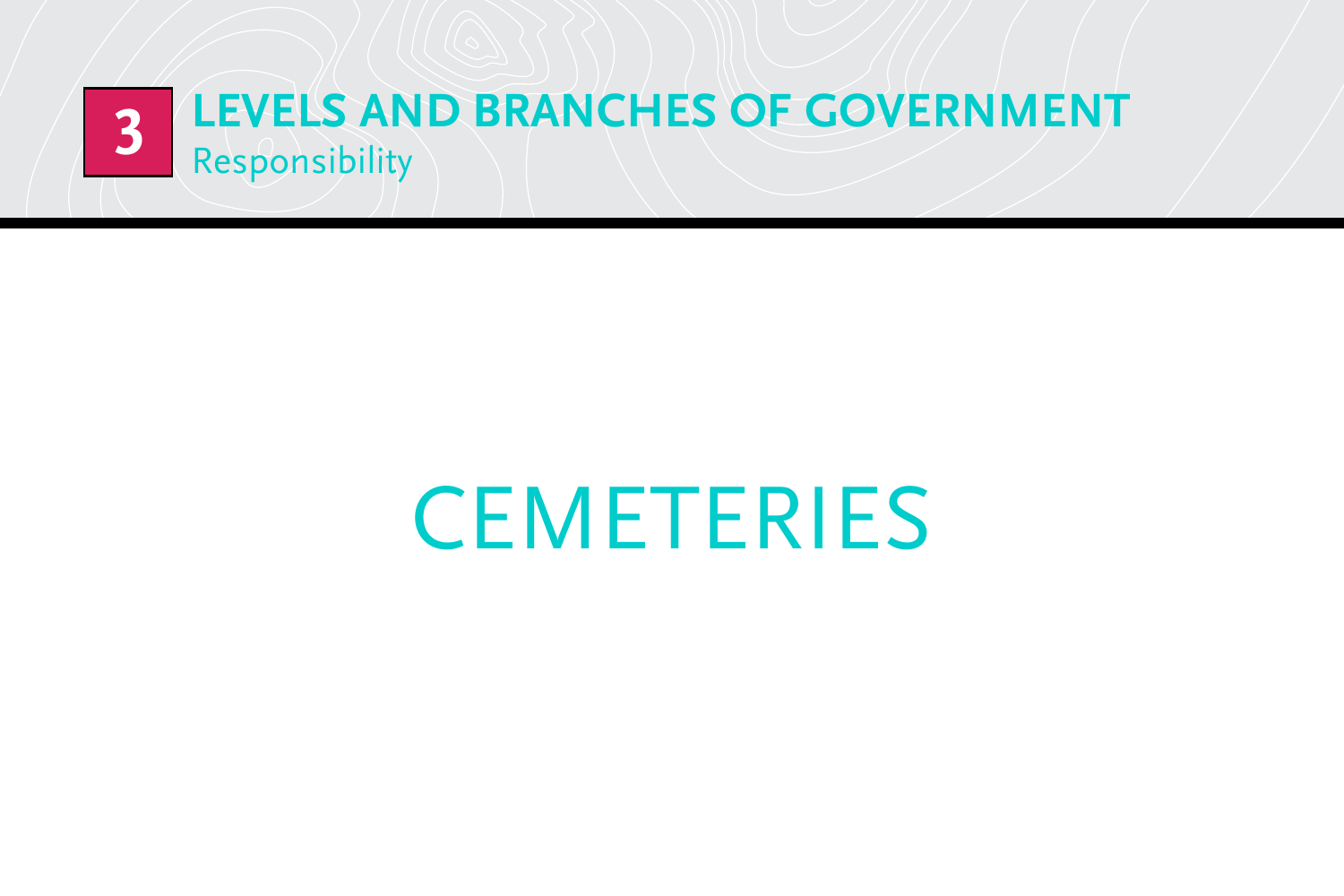

## municipal taxes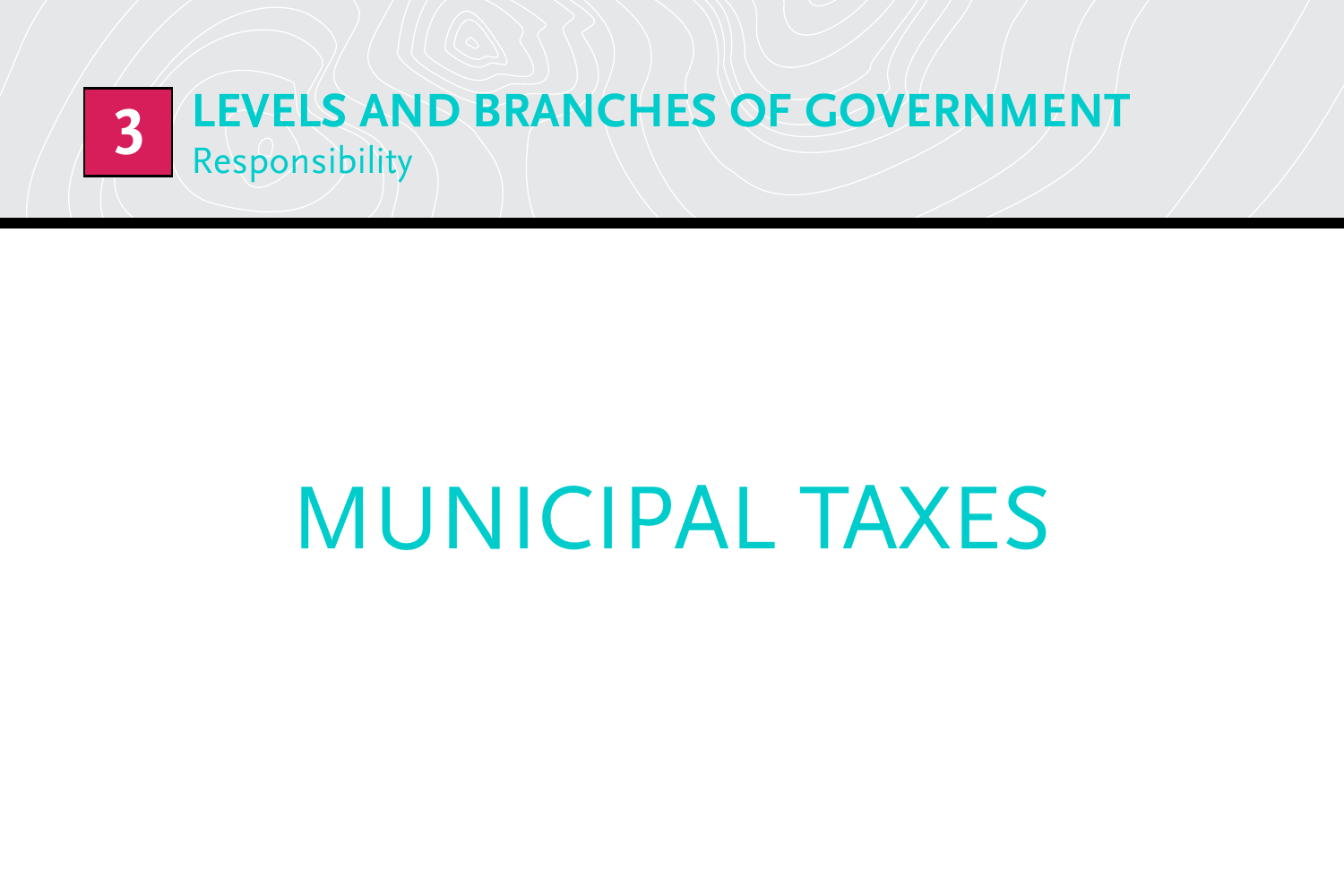

# public transportation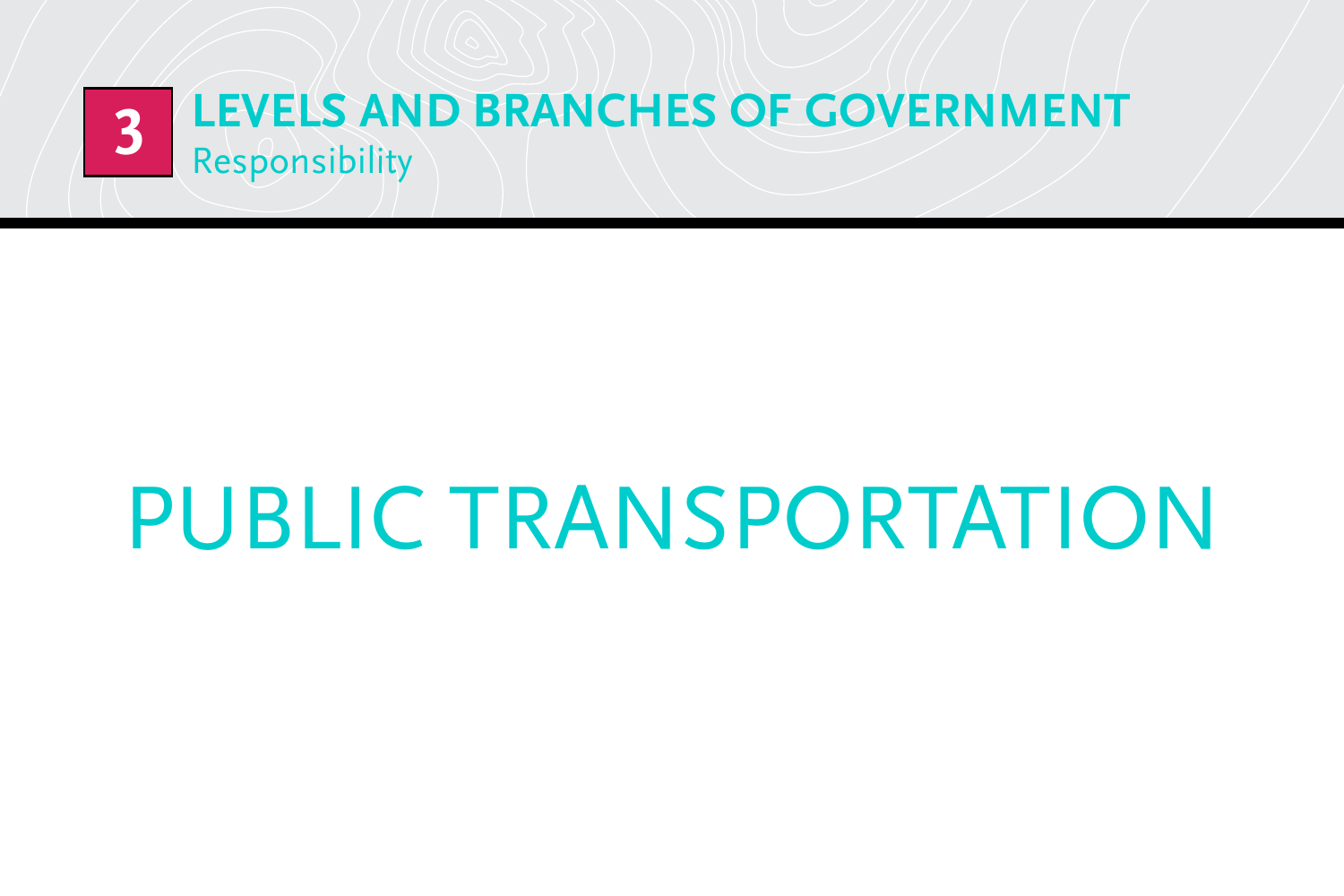

# fire protection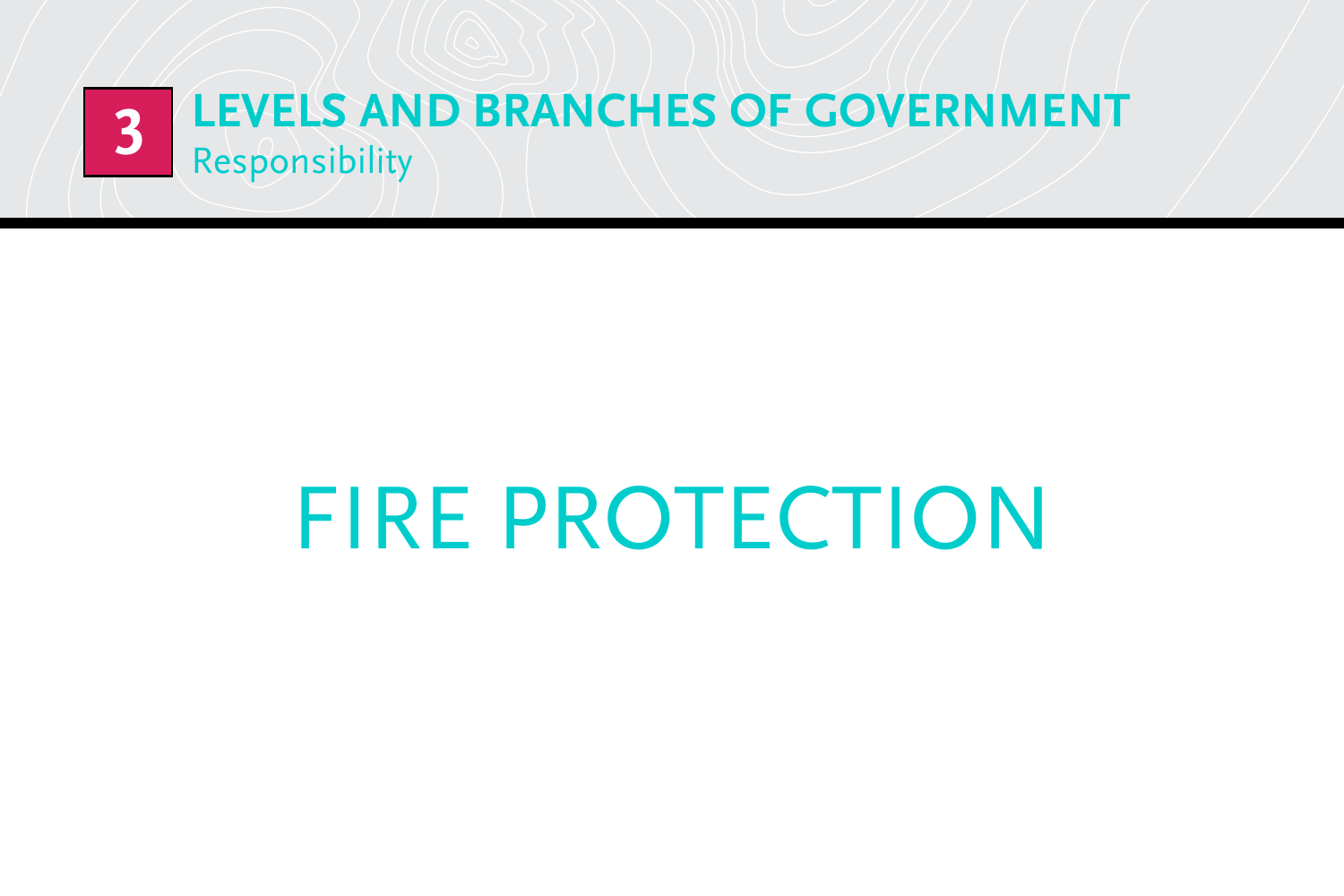

# local police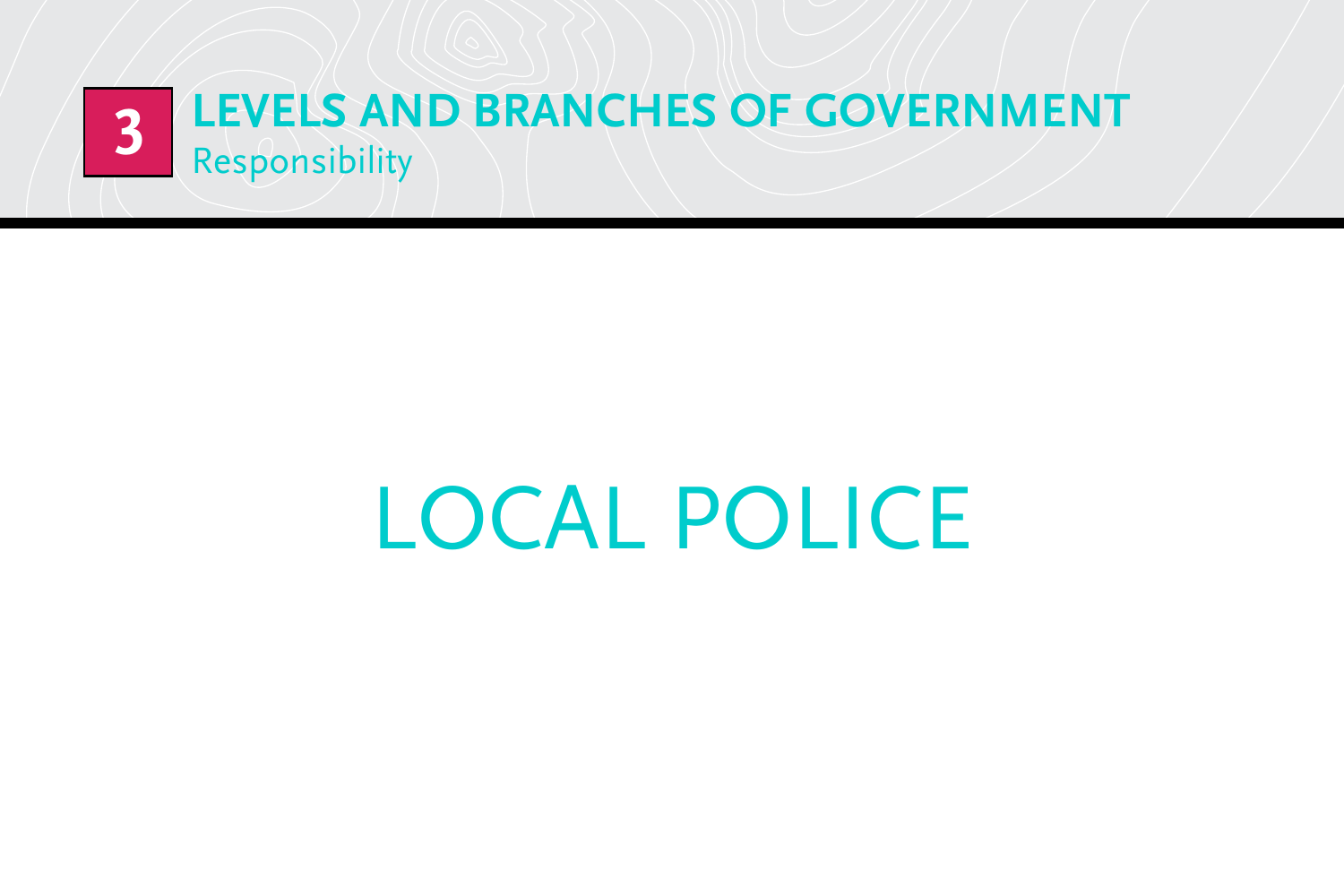

# local land use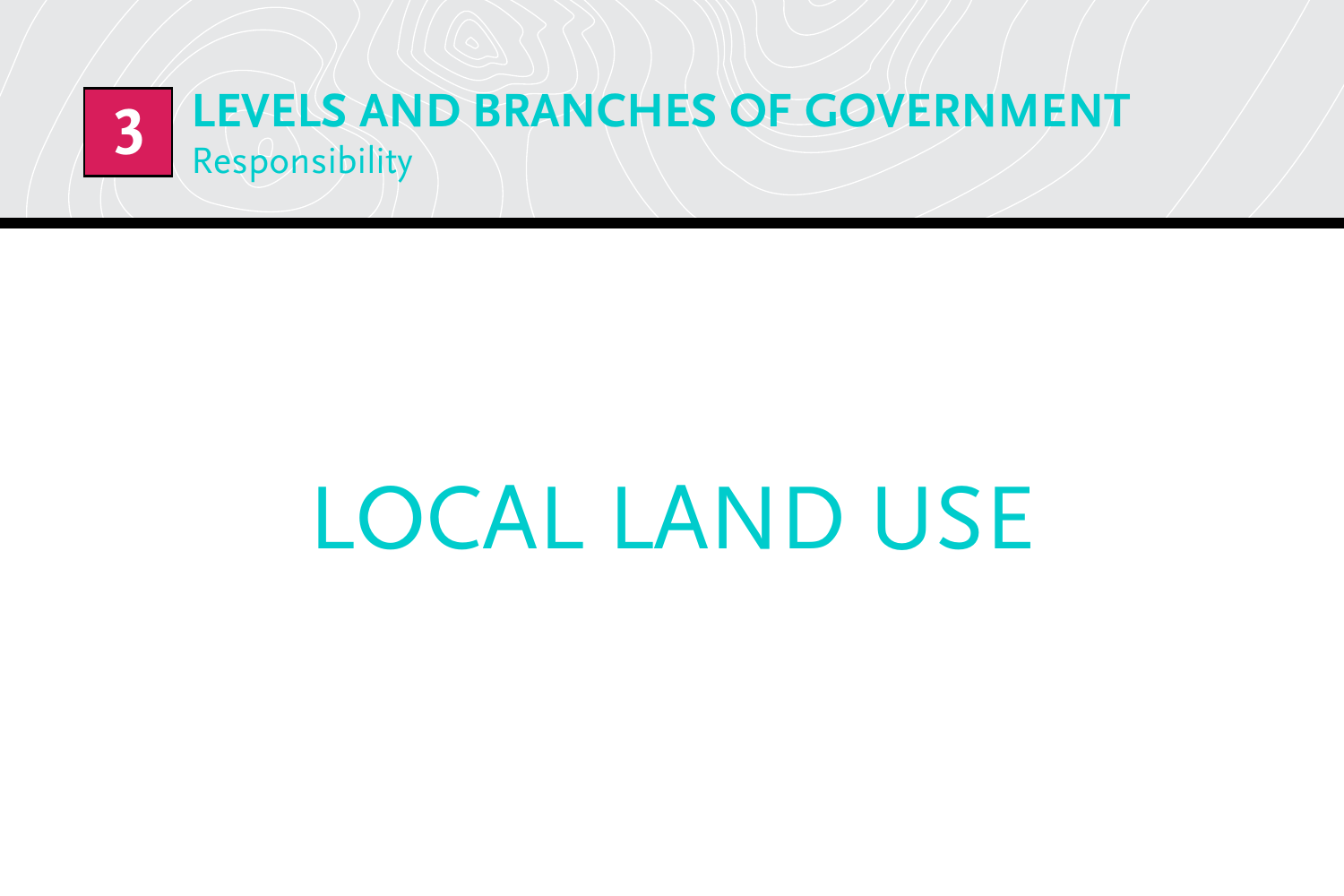

### **LIBRARIES**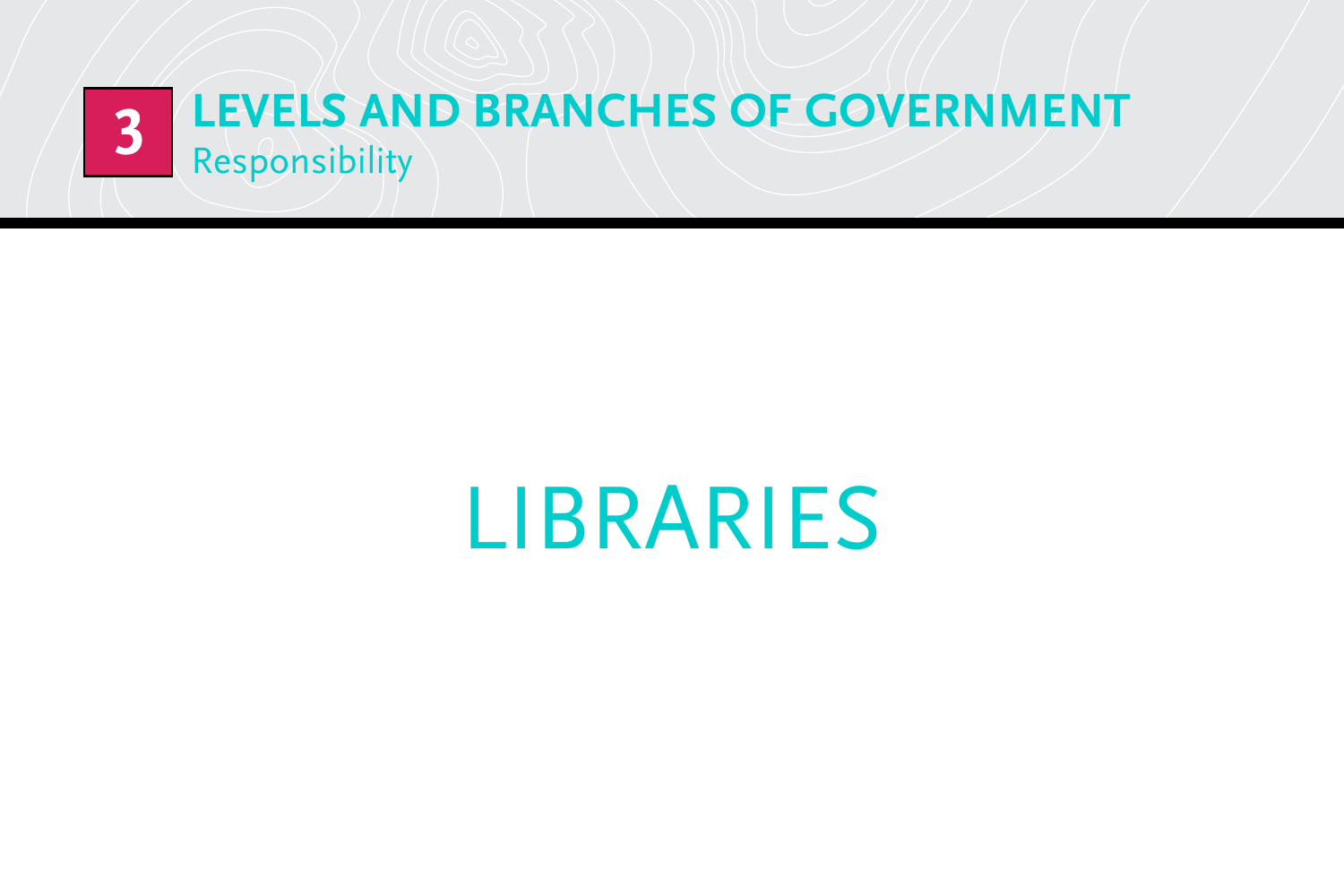

# **CITY PARKS**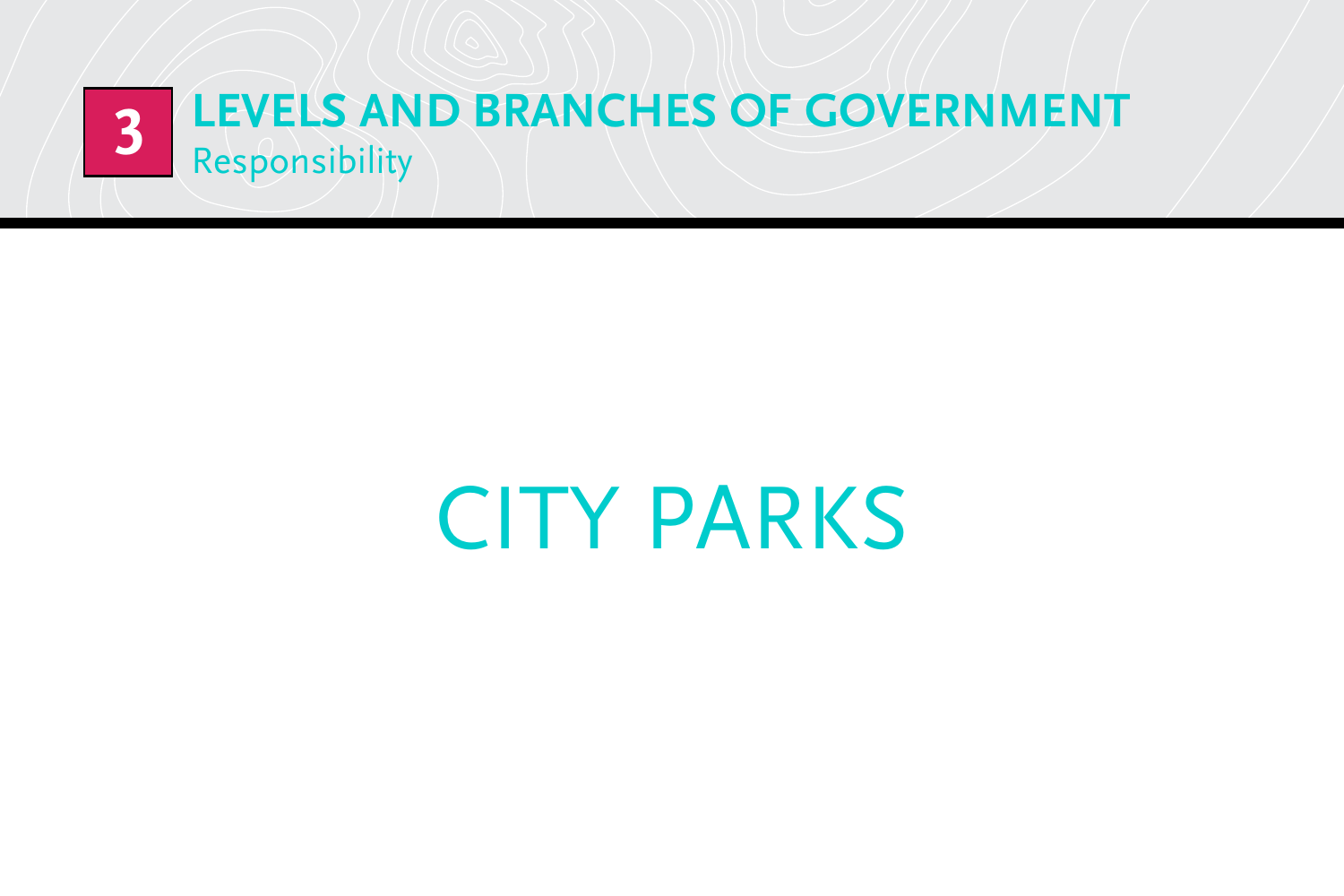

# community water **SYSTEMS**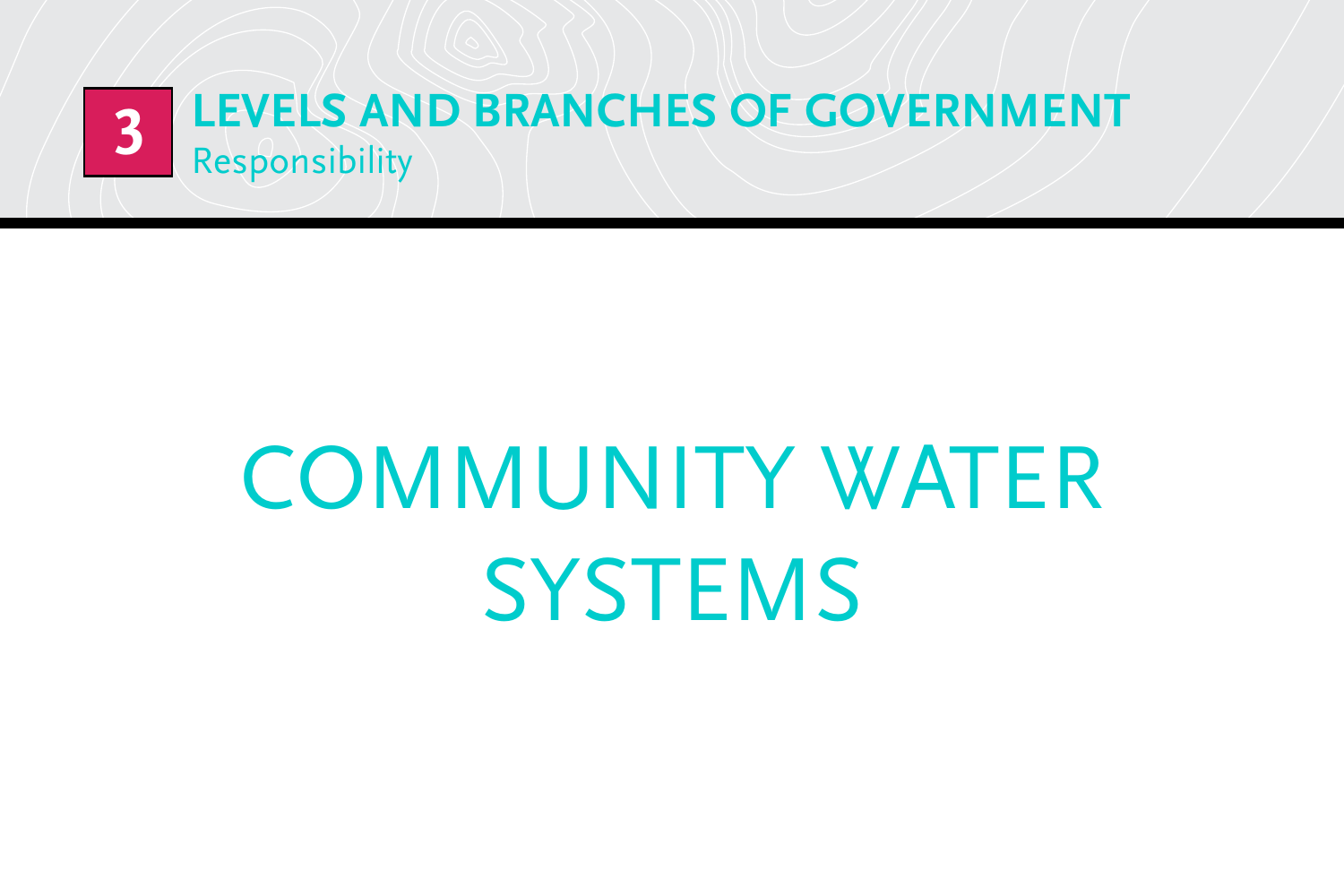

### **ROADWAYS**